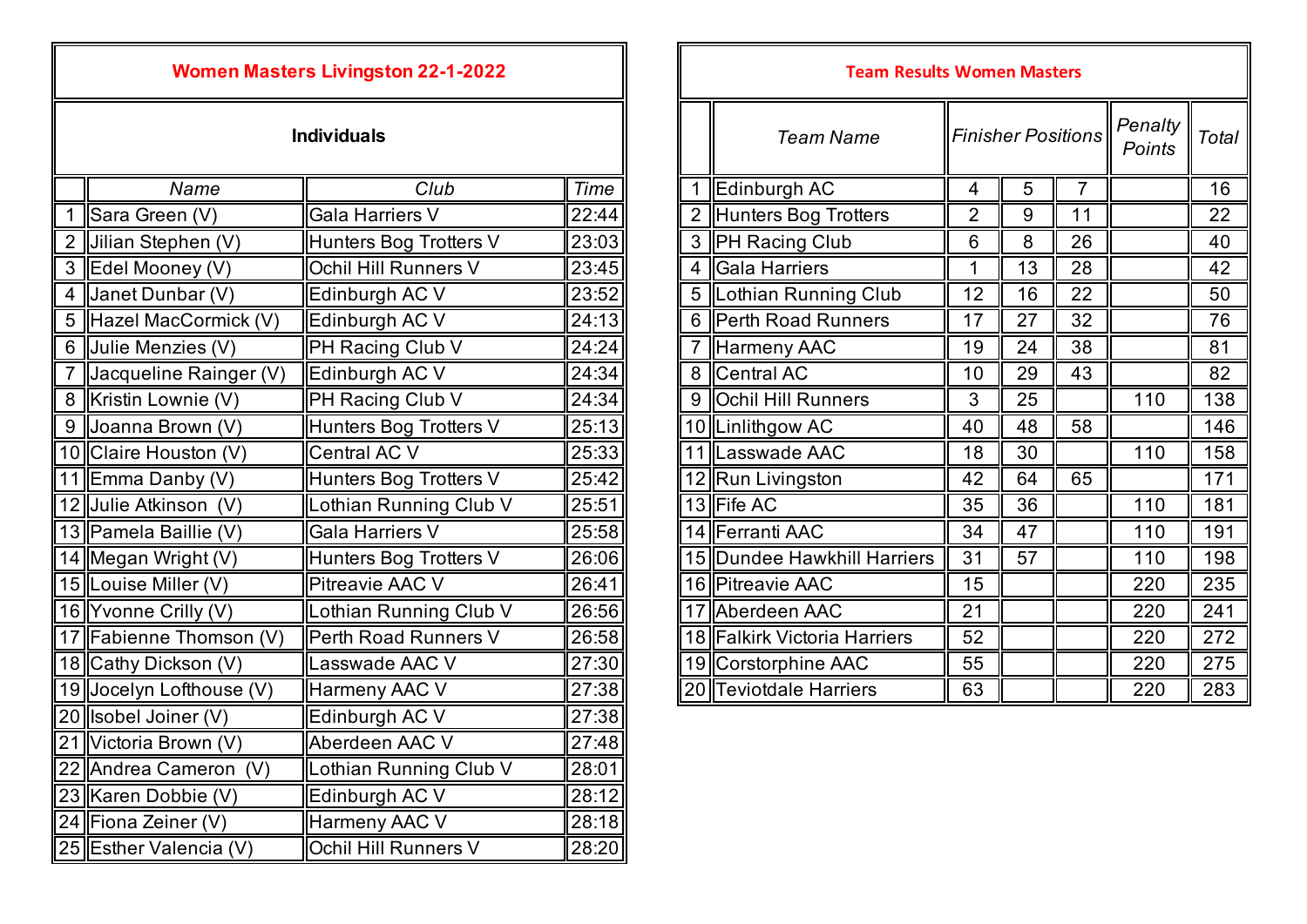|    | 26  Louise Lessels (V)    | PH Racing Club V            | 28:21 |
|----|---------------------------|-----------------------------|-------|
|    | 27 Erni Hamilton (V)      | Perth Road Runners V        | 28:23 |
|    | 28 Lisa Dalgleish (V)     | Gala Harriers V             | 28:25 |
|    | 29 Julia McAfee (V)       | Central AC V                | 28:27 |
|    | 30 Rachel Fagan (V)       | Lasswade AAC V              | 28:29 |
|    | 31 Catherine Matthews (V) | Dundee Hawkhill Harriers V  | 28:36 |
|    | 32 Lynn Gatherer (V)      | Perth Road Runners V        | 28:50 |
|    | 33 Gillian McGuire (V)    | Perth Road Runners V        | 28:53 |
|    | 34 Kate Kitchin (V)       | Ferranti AAC V              | 28:56 |
|    | 35 Margaret Martin (V)    | Fife AC V                   | 28:56 |
|    | 36 Innes Bracegirdle (V)  | Fife AC V                   | 29:01 |
|    | 37 Elaine Davies (V)      | Edinburgh AC V              | 29:09 |
|    | 38 Sam Denis (V)          | Harmeny AAC V               | 29:24 |
|    | 39 Clare Graham (V)       | PH Racing Club V            | 29:25 |
|    | 40 Rosemary Gallagher (V) | Linlithgow AC V             | 29:56 |
|    | 41 Julie Johnston (V)     | Gala Harriers V             | 29:59 |
|    | 42 Marie Steel (V)        | Run Livingston V            | 30:05 |
|    | 43 Alison Lunn (V)        | Central AC V                | 30:16 |
|    | 44 Elizabeth Rennie (V)   | Lothian Running Club V      | 30:20 |
|    | 45 Lyndsay Holden<br>(V)  | Harmeny AAC V               | 30:28 |
|    | 46 Jane Waterhouse (V)    | Central AC V                | 30:28 |
|    | 47 Julie Drewer (V)       | Ferranti AAC V              | 30:30 |
|    | 48 Adeline Armstrong (V)  | Linlithgow AC V             | 30:34 |
|    | 49 Susan Allan (V)        | PH Racing Club V            | 30:38 |
|    | 50 Shona Adam (V)         | Edinburgh AC V              | 30:47 |
|    | 51 Fiona Manson (V)       | Perth Road Runners V        | 31:07 |
|    | 52 Monica Anderson (V)    | Falkirk Victoria Harriers V | 31:23 |
|    | 53 Julie Watkinson (V)    | Harmeny AAC V               | 31:27 |
|    | 54 Susan Ross (V)         | Harmeny AAC V               | 31:41 |
|    | 55   Kira Mourao (V)      | Corstorphine AAC V          | 31:45 |
| 56 | Susan Irwin (V)           | Harmeny AAC V               | 32:20 |